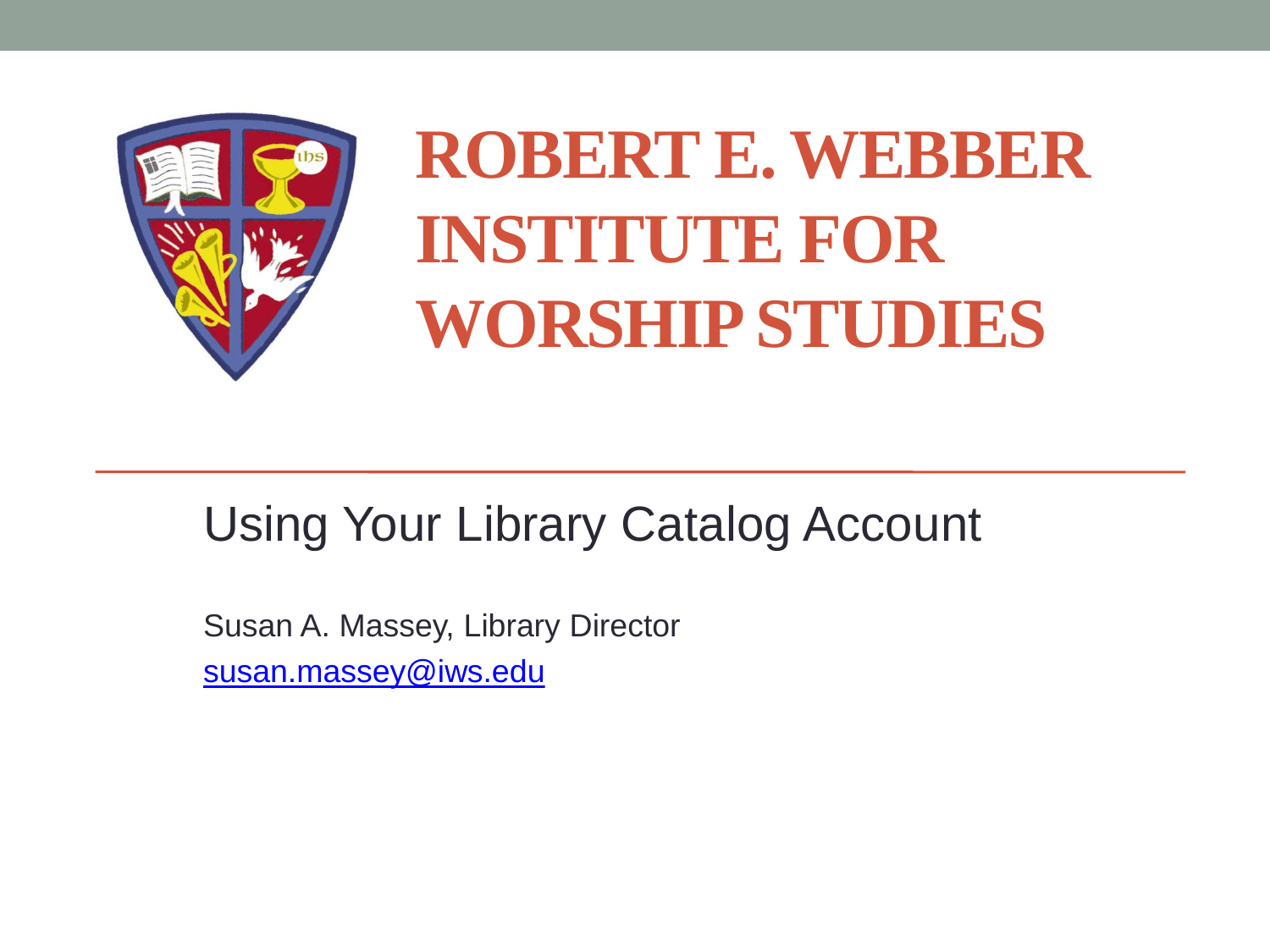# Login to Your Catalog Account

- Go to [www.iws.edu,](http://www.iws.edu/) Resources, Library, Catalog
- Click the upper right corner link: My Account [log in]



- New student login:
	- ID = firstname.lastname (this is your IWS email prefix before  $\omega$ )
	- $PW =$  lastname4iws
- Upon first login, change your password (suggestion: use same password as Canvas Moodle/Populi)
- For password help, e-mail **library@iws.edu**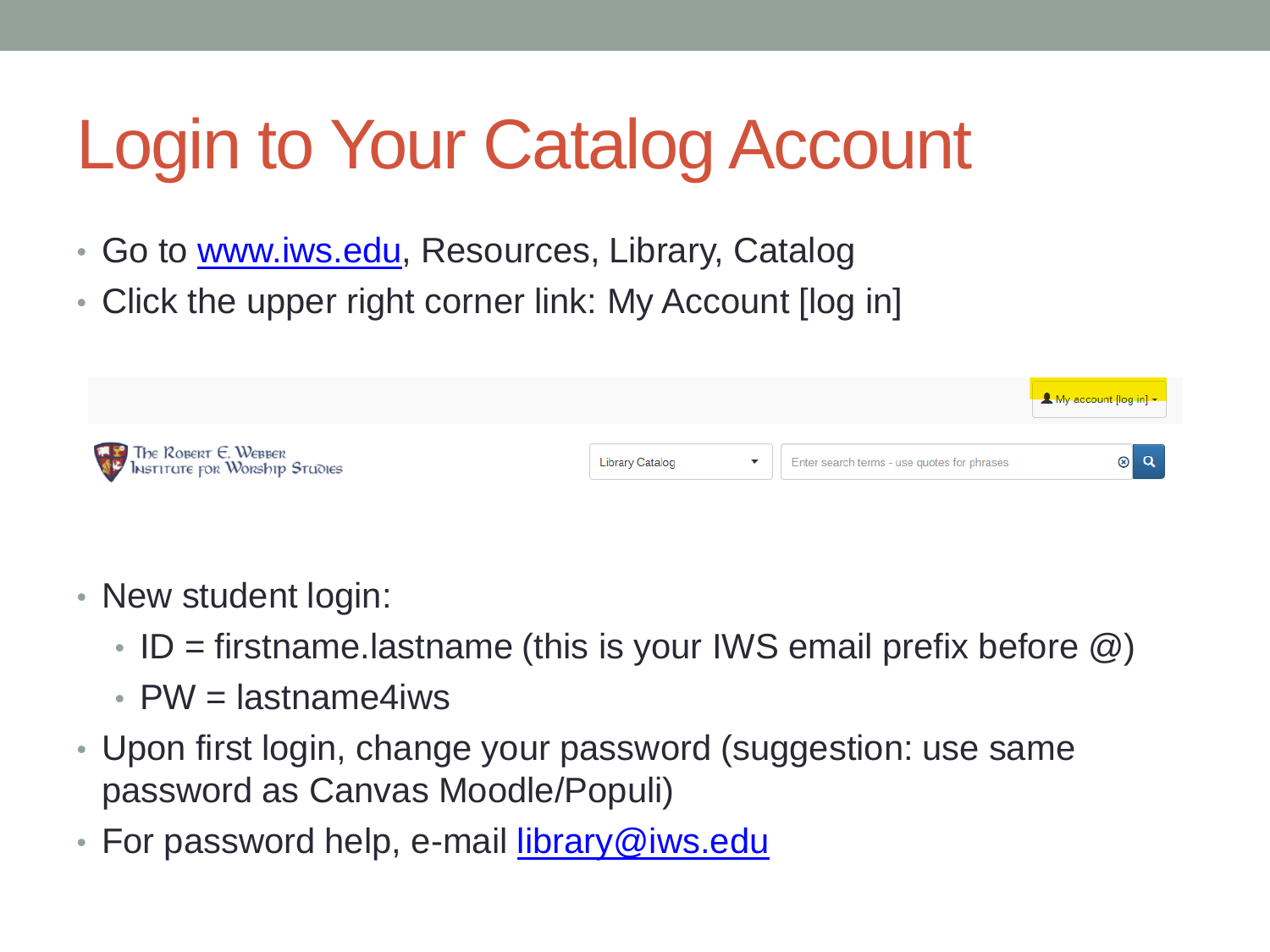### Catalog Account Features

- *My Borrowing Summary*: See your checked out items and holds
- *My Lists*: Displays lists you created with items selected from the catalog to read or use for research

Note: it is recommended that you change your password upon first login since anyone who knows your last name will know your generically assigned password.

• *My Personal Details*: Submit changes of address and phone to library staff or change your password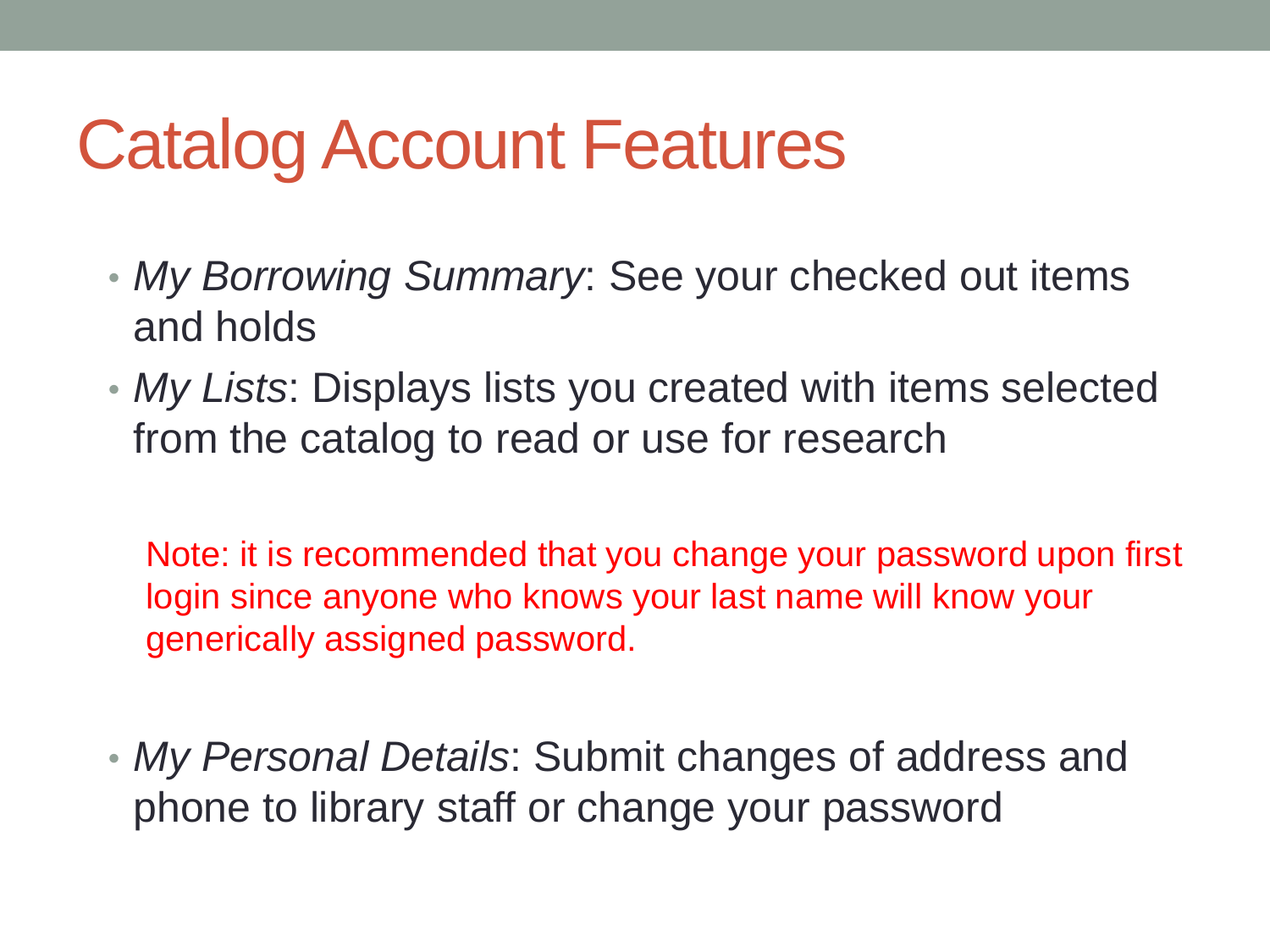### Catalog Account: Cart

- Select an item from Your search results to add to your **Cart**
- The Cart icon will appear in the upper right-hand corner of the screen

| The Robert E. Webber<br>Institute for Worship Studies                                |                                                                                                                                         |                                                  |                        | <b>Library Catalog</b><br>selecting worship songs<br>$\blacktriangledown$ |              |            |                                                    | F <sub>0</sub><br>$\sqrt{\frac{1}{1}}$ lest $\sqrt{\frac{1}{1}}$<br>$\circ$<br>$\alpha$ |
|--------------------------------------------------------------------------------------|-----------------------------------------------------------------------------------------------------------------------------------------|--------------------------------------------------|------------------------|---------------------------------------------------------------------------|--------------|------------|----------------------------------------------------|-----------------------------------------------------------------------------------------|
|                                                                                      | Home                                                                                                                                    | <b>Advanced Search</b>                           | <b>Course Reserves</b> | Lists                                                                     |              |            |                                                    |                                                                                         |
| You searched for (selecting worship songs) sorted by Relevance                       |                                                                                                                                         |                                                  |                        |                                                                           |              |            |                                                    |                                                                                         |
| $5$ All<br><b>Refine your search</b>                                                 | Displaying $10 \times$ of 10 results.                                                                                                   |                                                  |                        |                                                                           |              |            | 三 出<br>Actions $\sim$                              |                                                                                         |
| <b>Availability</b><br>-<br>DAnywhere (10)                                           | $\Box$ 1<br>Selecting worship songs: a guide for leaders<br>by Cherry, Constance M., 1953-. Brown, Mary Markham. Bounds, Christopher T. |                                                  |                        |                                                                           |              |            | Selecting<br>worship songs<br>By Cherry, Constance |                                                                                         |
| $\Box$ Online (6)<br>O Main Library (10)<br><b>Format</b><br>−                       | M.,<br>Format: Book<br><b>Book c2011</b><br>Publisher and date: Marion, Ind.: Triangle Publishing, c2011.<br>ISBN: 9781931283427.       |                                                  |                        |                                                                           |              |            |                                                    |                                                                                         |
| $\Box$ Book (5)<br>□ Unspecified (4)                                                 | *** Show 1 more *<br>Holdings: 2 copies<br>Currently available at:                                                                      |                                                  |                        |                                                                           |              |            |                                                    |                                                                                         |
| $\Box$ Website or downloadable (2)<br>□ Printed Music (1)                            |                                                                                                                                         | Main Library Course Reserves [ML 3000 .C45 2011] |                        |                                                                           |              |            |                                                    |                                                                                         |
| <b>Author</b><br>-                                                                   | Item type<br><b>Course Reserves</b>                                                                                                     | <b>Shelving location</b><br>Course Reserves      | <b>Collection code</b> | <b>Full call number</b><br>General Collection ML 3000 .C45 2011 Available | Availability | On loan    |                                                    |                                                                                         |
| O Cherry, Constance M., (3)                                                          | <b>Book</b>                                                                                                                             | <b>Stacks</b>                                    |                        | General Collection   ML 3000 .C45 2011   On loan                          |              | 05/01/2021 |                                                    |                                                                                         |
| DAnderson, Warren John. (1)<br>□ Baxter, Clarice (Howard), [from old catalog]<br>(1) | ≫ Place hold (1 active on 3 items) F Add to Cart [added]                                                                                |                                                  |                        |                                                                           |              |            |                                                    |                                                                                         |

 $\blacktriangleleft$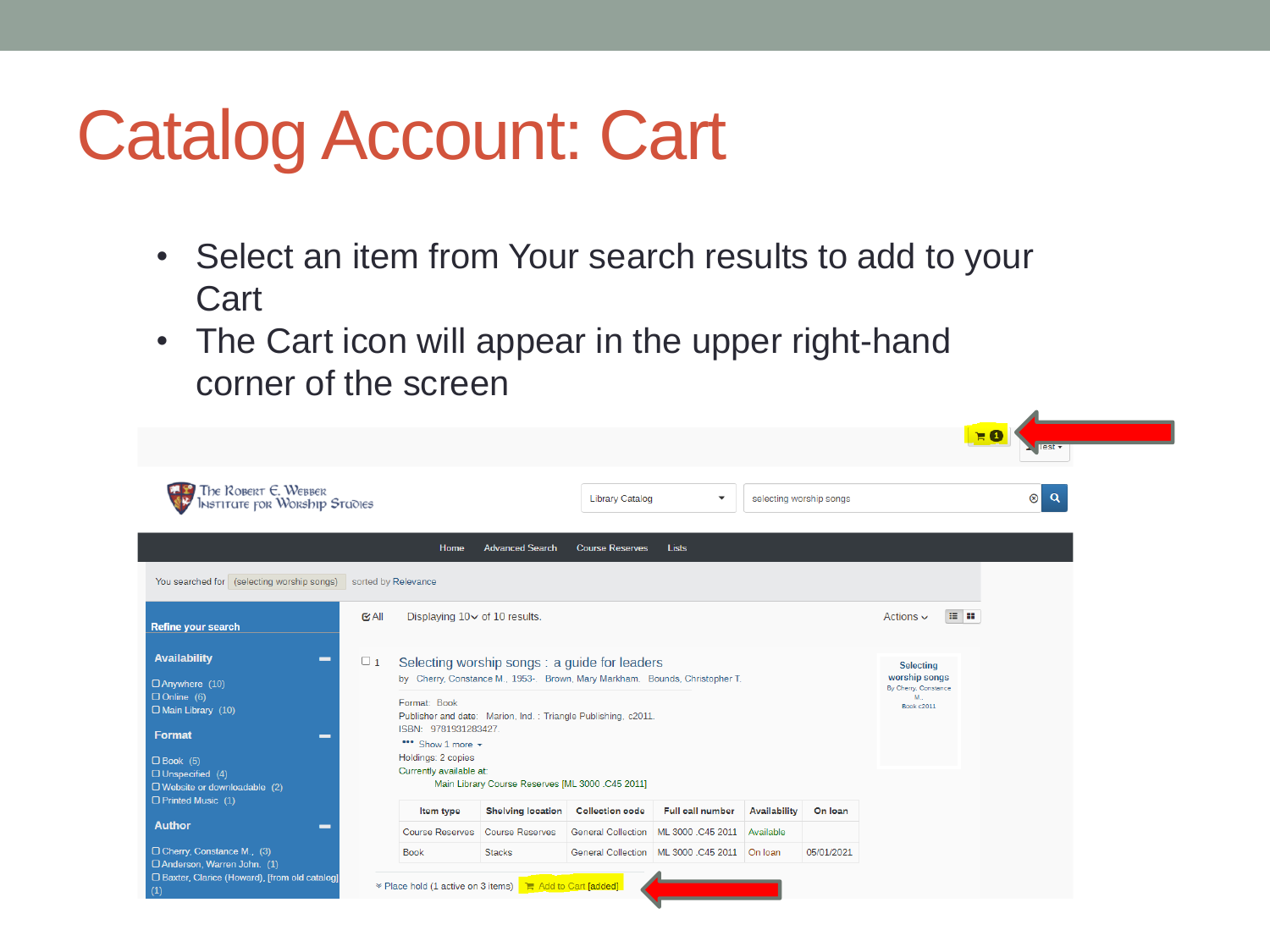#### Catalog Account: Cart

- The Cart allows you to select a list of items to place on hold, save to a list, or e-mail to yourself.
- To request books to be mailed to you, first email contents of cart to yourself, then forward the list to [library@iws.edu](mailto:library@iws.edu) with your mailing address.

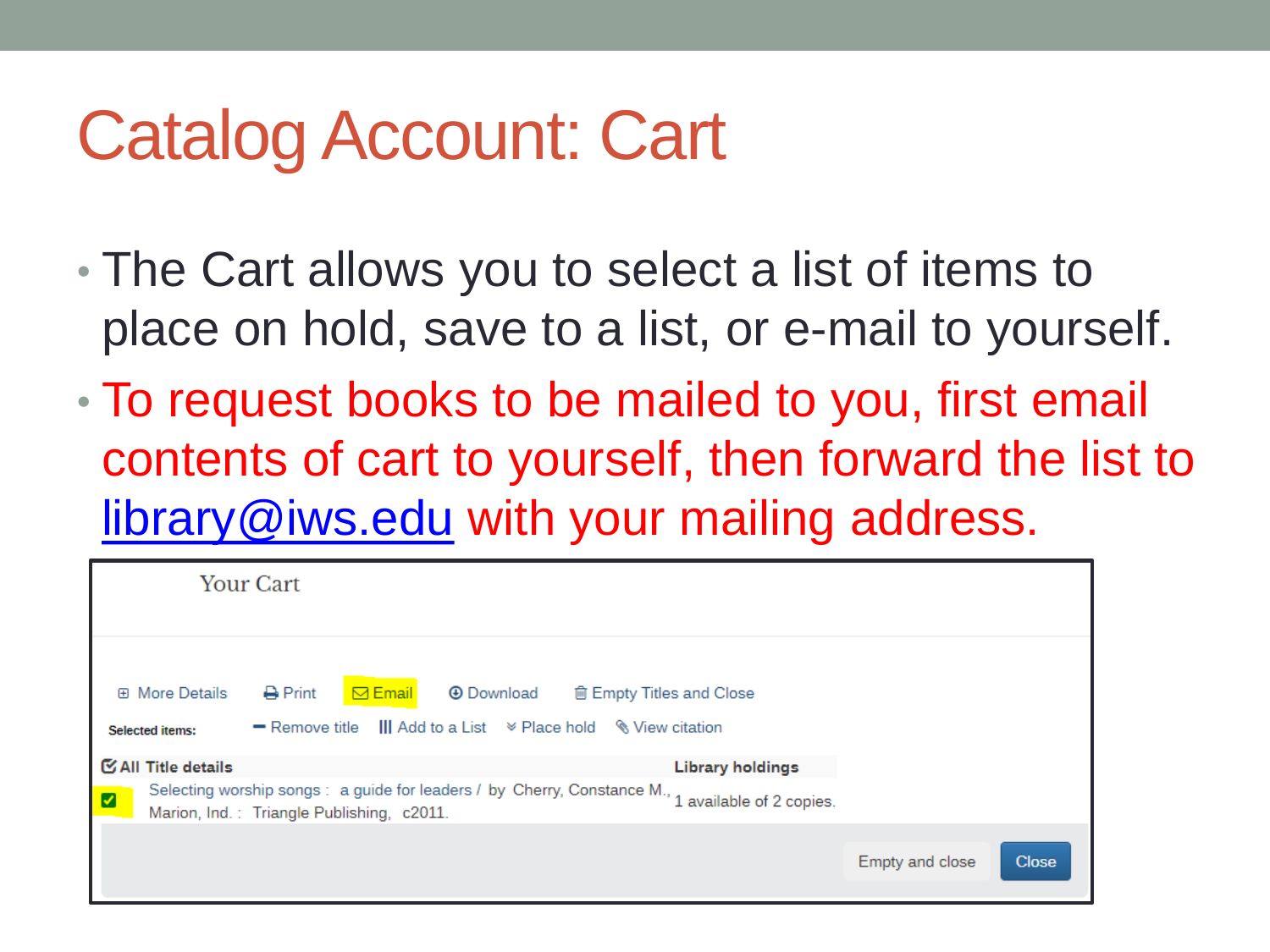## Catalog – Place a Hold

- Placing a hold on an item marks it in the catalog so library staff will retrieve it and hold it for you.
- Placing a hold does not tell staff what to do with the books or request books to be mailed to you.
- You need to also send an email to library staff at [library@iws.edu](mailto:library@iws.edu) with your title list to let us know what to do with the books.

#### PLEASE BE AWARE:

• The holds queue only refreshes at intervals, so library staff may not access your hold the same day you place it. Also send us an email please!